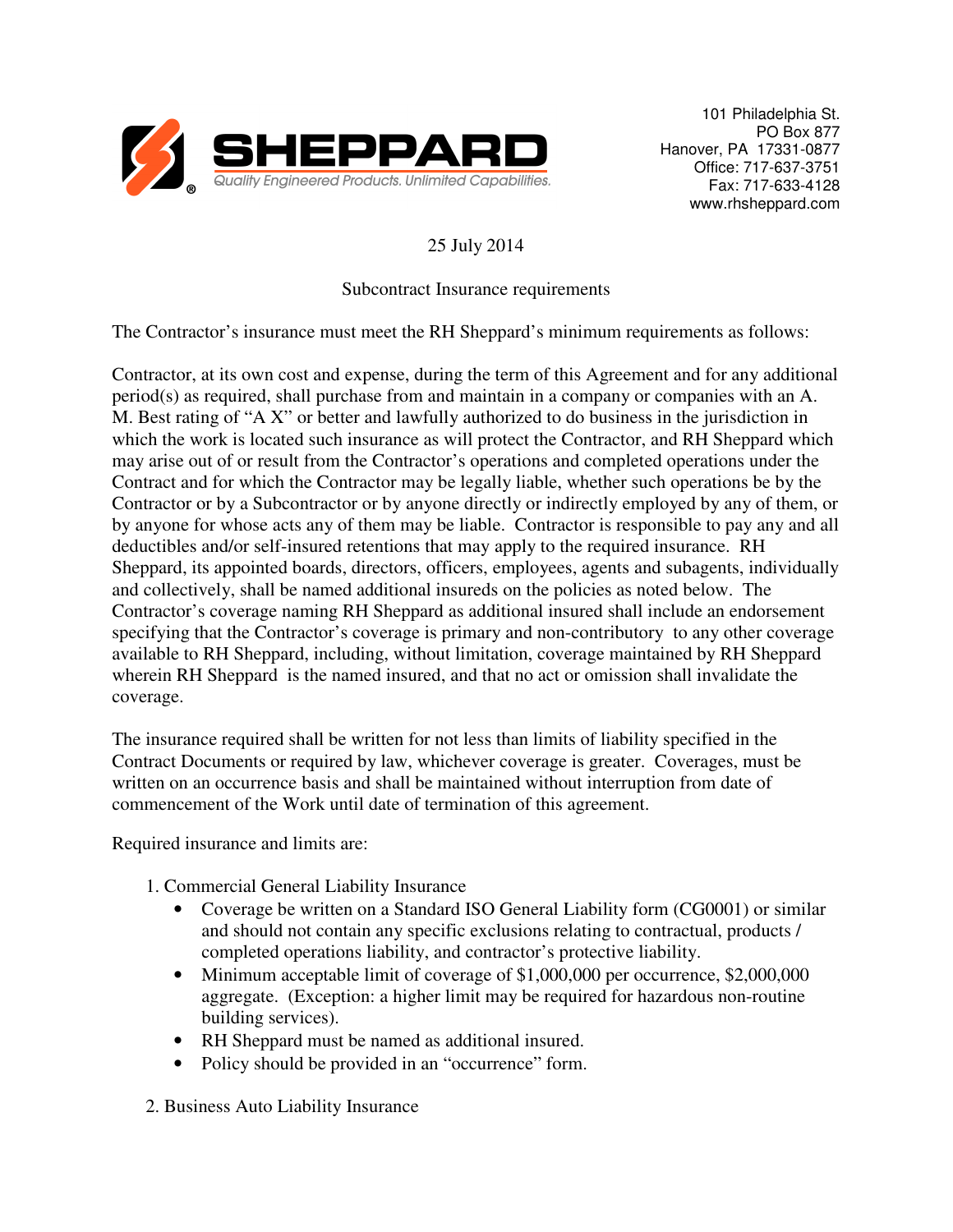- Coverage must include owned, hired, and non-owned vehicles, Symbol #1(any vehicle).
- Minimum acceptable limit of coverage of \$1,000,000 combined single limit for bodily injury and property damage.
- RH Sheppard must be named as additional insured.

3. Workers' Compensation Insurance

- Must provide benefits as mandated by the state workers' compensation statute.
- Minimum acceptable Employer's Liability limit is \$100,000 each accident, bodily injury by accident and \$100,000 for each employee, bodily injury by disease, \$500,000 policy limit, bodily injury by disease.

4. Excess Liability Insurance with a minimum acceptable limit of coverage of \$3,000,000 (or the final limit decided to be appropriate) per occurrence and aggregate. Such coverage shall be excess of the general liability insurance, business auto liability insurance, and employers liability as required by this contract. RH Sheppard must be named as additional insured.

5. If professional services are involved - Professional (E&O) Liability Insurance with minimum acceptable limits of \$1,000,000 per claim, \$2,000,000 aggregate.

6. If any work involves or includes handling, transporting, disposing or performing work or operations with hazardous substances or constituents, contaminants, waste, toxic materials, or any potential pollutants – Environmental/Pollution Liability Insurance with minimum acceptable limits of \$3,000,000 per occurrence. Certificate should specify the limit of liability for the various sections of the policy and retention amount. RH Sheppard must be named as additional insured.

Certificates of insurance acceptable to RH Sheppard shall be filed with RH Sheppard prior to commencement of the Work and thereafter upon renewal or replacement of each required policy of insurance. These certificates and the insurance policies shall contain a provision that coverages afforded under the policies will not be canceled or allowed to expire until at least 30 days' prior written notice has been give to RH Sheppard.

Failure of Contractor to obtain and maintain the required insurance shall constitute a breach of contract and Contractor will be liable to RH Sheppard for any and all cost, liabilities, damages, and penalties (including attorney's fees, court, and settlement expenses) resulting from such breach, unless RH Sheppard provides Contractor with a written waiver of the specific insurance requirement.

None of the requirements contained herein as to the types, limits, or RH Sheppard's approval of insurance coverage to be maintained by Contractor are intended to and shall not in any manner, limit, qualify, or quantify the liabilities and obligations assumed by Contractor under the Contract Documents, any other agreement with RH Sheppard, or otherwise provided by law.